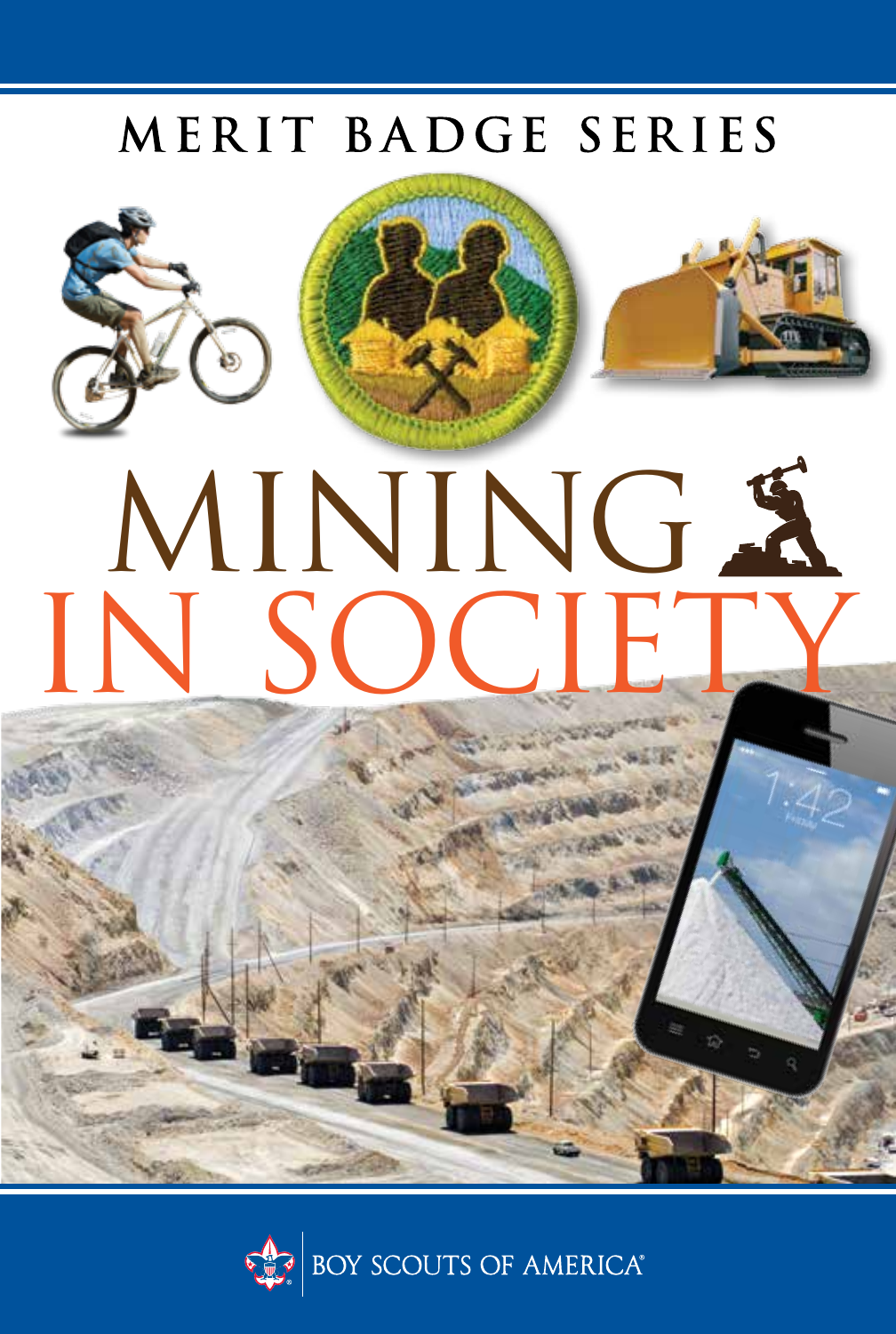**BOY SCOUTS OF AMERICA MERIT BADGE SERIES**

# **Mining in society**



*On our cover:* **Mining provides the 30 minerals it takes to make a smartphone and up to 12 for a bicycle. Mining equipment, typically enormous like these haul trucks, dwarf the pickup truck in the open pit mine.**

*"Enhancing our youths' competitive edge through merit badges"*

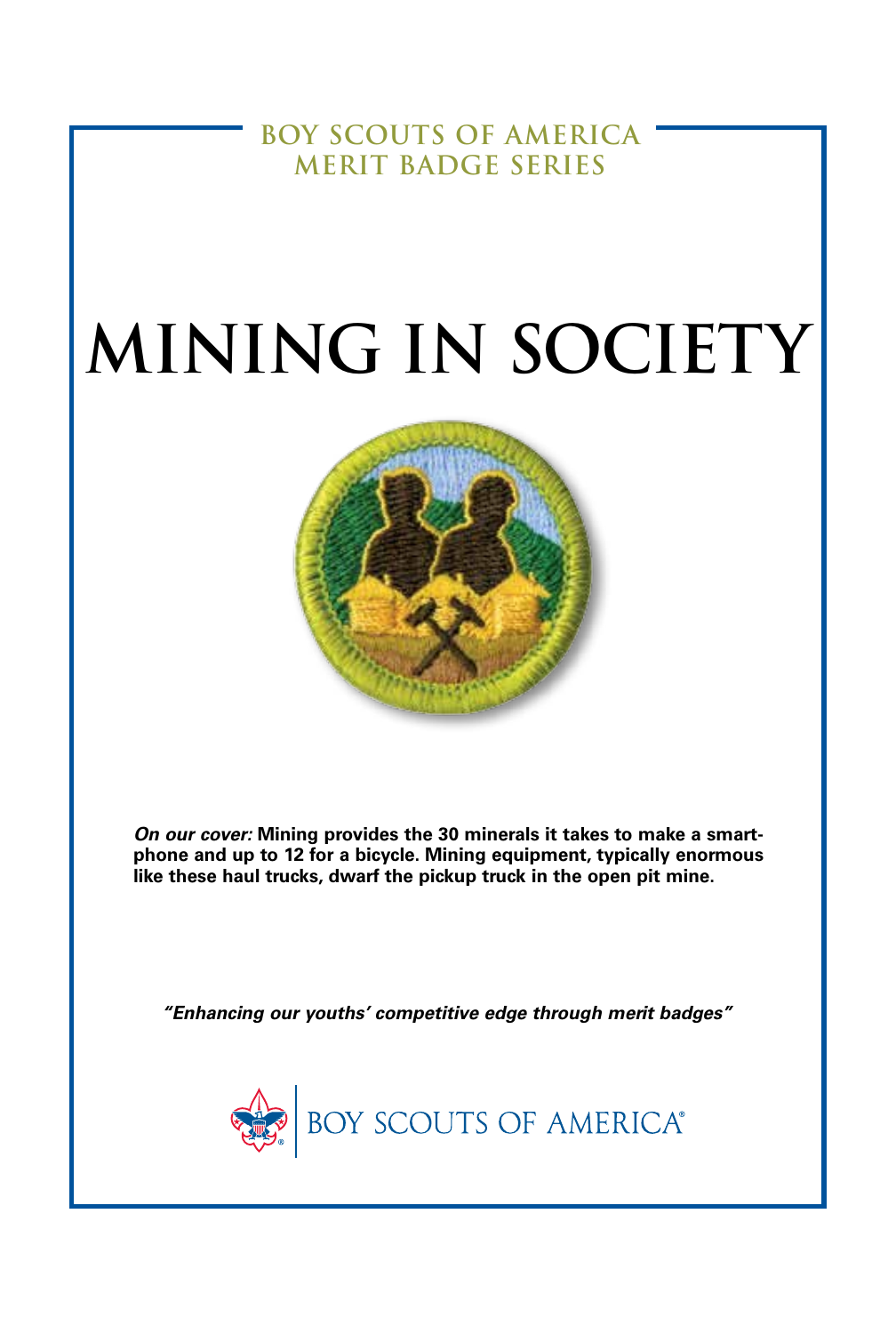# Requirements

- 1. Do the following:
	- a. Select 10 different minerals. For each one, name a product for which the mineral is used.
	- b. Explain the role mining has in producing and processing things that are grown.
	- c. From the list of minerals you chose for requirement 1a, determine the countries where those minerals can be found, and discuss what you learned with your counselor.
- 2. Obtain a map of your state or region showing major cities, highways, rivers, and railroads. Mark the locations of five mining enterprises. Find out what resource is processed at each location, and identify the mine as a surface or underground operation. Discuss with your counselor how the resources mined at these locations are used.
- 3. Discuss with your counselor the potential hazards a miner may encounter at an active mine and the protective measures used by miners. In your discussion, explain how:
	- a. The miner's personal protective equipment is worn and used, including a hard hat, safety glasses, earplugs, dust mask or respirator, self-rescue device, and high-visibility vest.
	- b. Miners protect their hands and feet from impact, pinch, vibration, slipping, and tripping/falling hazards.
	- c. Monitoring equipment warns miners of imminent danger, and how robots are used in mine rescues.
- 4. Discuss with your counselor the dangers someone might encounter at an abandoned mine. Include information about the "Stay Out—Stay Alive" program.
- 5. Do ONE of the following:
	- a. With your parent's approval and your counselor's assistance, use the Internet to find and take a virtual tour of two types of mines. Determine the similarities and differences between them regarding resource exploration, mine planning and permitting, types of equipment used, and the minerals produced. Discuss with your counselor what you learned from your Internet-based mine tours.

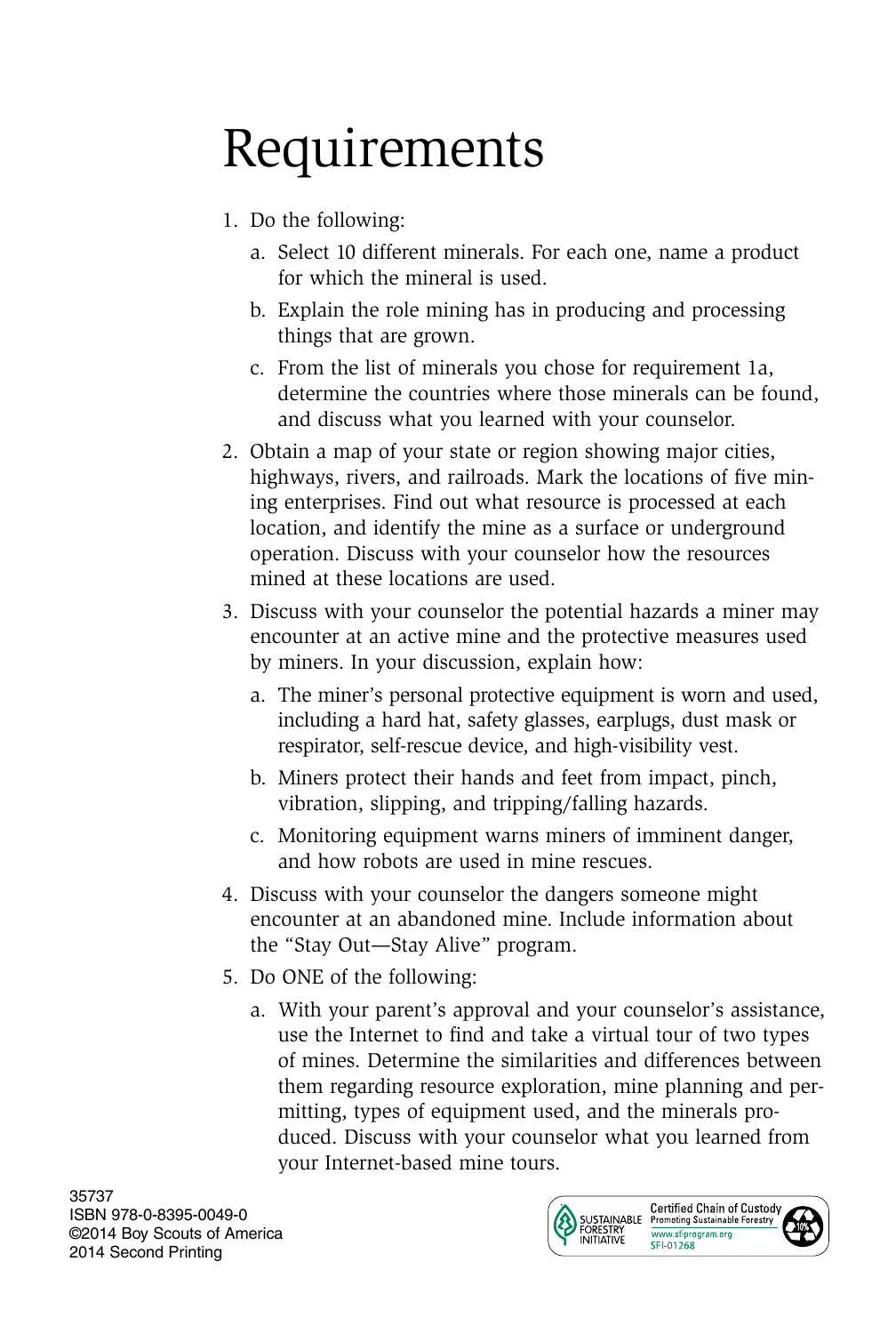- b. With your parent's permission and counselor's approval, visit a mining or minerals exhibit at a museum. Find out about the history of the museum's exhibit and the type of mining it represents. Give three examples of how mineral resources have influenced history.
- c. With your parent's permission and counselor's approval, visit an active mine.\* Find out about the tasks required to explore, plan, permit, mine, and process the resource mined at that site. Take photographs if allowed, and request brochures from your visit. Share photos, brochures, and what you have learned with your counselor.
- d. With your parent's permission and counselor's approval, visit a mining equipment manufacturer or supplier.\* Discuss the types of equipment produced or supplied there, and in what part of the mining process this equipment is used. Take photographs if allowed, and request brochures from your visit. Share photos, brochures, and what you have learned with your counselor.
- e. Discuss with your counselor two methods used to reduce rock in size, one of which uses a chemical process to extract a mineral. Explain the difference between smelting and refining.
- f. Learn about the history of a local mine, including what is or was mined there, how the deposit was found, the mining techniques and processes used, and how the mined resource is or was used. Find out from a historian, community leader, or business person how mining has affected your community. Note any social, cultural, or economic consequences of mining in your area. Share what you have learned with your counselor.
- 6. Do the following:
	- a. Choose a modern mining site. Find out what is being done to help control environmental impacts. Share what you have learned about mining and sustainability.

<sup>\*</sup>Visiting a mine site, a mining equipment manufacturer, or an equipment supplier requires advance planning. These sites can be potentially dangerous. You will need permission from your parent and counselor, and the manager of the mine site, or equipment manufacturer or supplier. While there, you will be required to follow closely the site manager's instructions and comply with all safety rules and procedures, including wearing appropriate clothing, footwear, and personal safety equipment.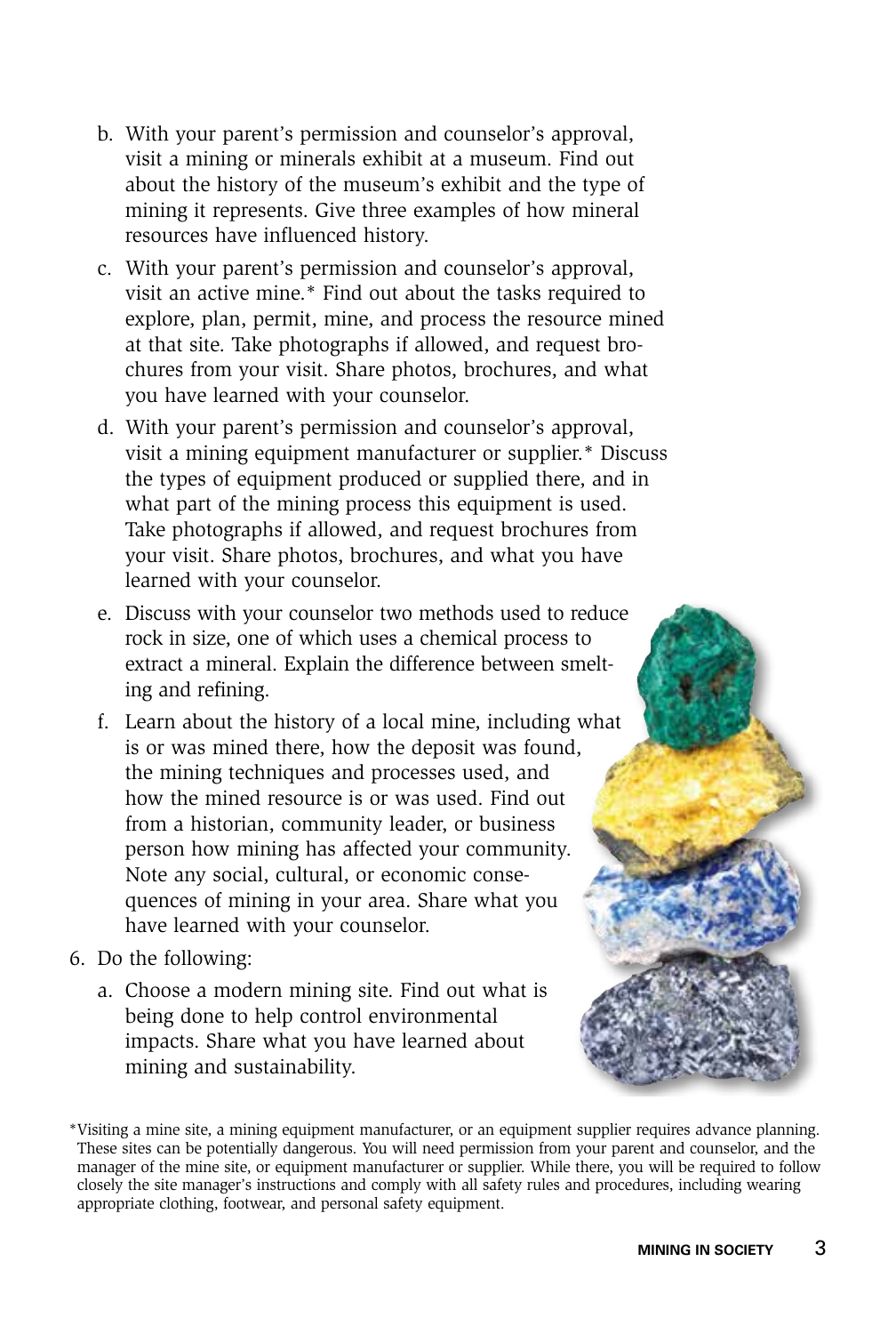- b. Explain reclamation as it is used in mining and how mine reclamation pertains to Scouting's no-trace principles.
- c. Discuss with your counselor what values society has about returning the land to the benefit of wildlife and people after mining has ended. Discuss the transformation of the BSA Summit Bechtel Family National Scout Reserve from a mine site to its current role.
- 7. Do ONE of the following:
	- a. Explore the anticipated benefits of interplanetary mining. Learn how NASA and private investors may search for, extract, and process minerals in outer space, and the primary reasons for mining the moon, other planets, or near-Earth asteroids. Find out how exploration and mineral processing in space differ from exploration on Earth. Share what you have learned with your counselor, and discuss the difficulties encountered in exploring, collecting, and analyzing surface or near-surface samples in space.
	- b. Identify three minerals found dissolved in seawater or found on the ocean floor, and list three places where the ocean is mined today. Share this information with your counselor, and discuss the chief incentives for mining the oceans for minerals, the reclamation necessary after mining is over, and any special concerns when mining minerals from the ocean. Find out what sustainability problems arise from mining the oceans. Discuss what you learn with your counselor.
	- c. Learn what metals and minerals are recycled after their original use has ended. List four metals and two nonmetals, and find out how each can be recycled. Find out how recycling affects the sustainability of natural resources and how this idea is related to mining. Discuss what you learn with your counselor.

d. With your parent's permission, use the Internet and other resources to determine the current price of gold, copper, aluminum, or other commodities like cement or coal, and find out the five-year price trend for two of these. Report your findings to your counselor.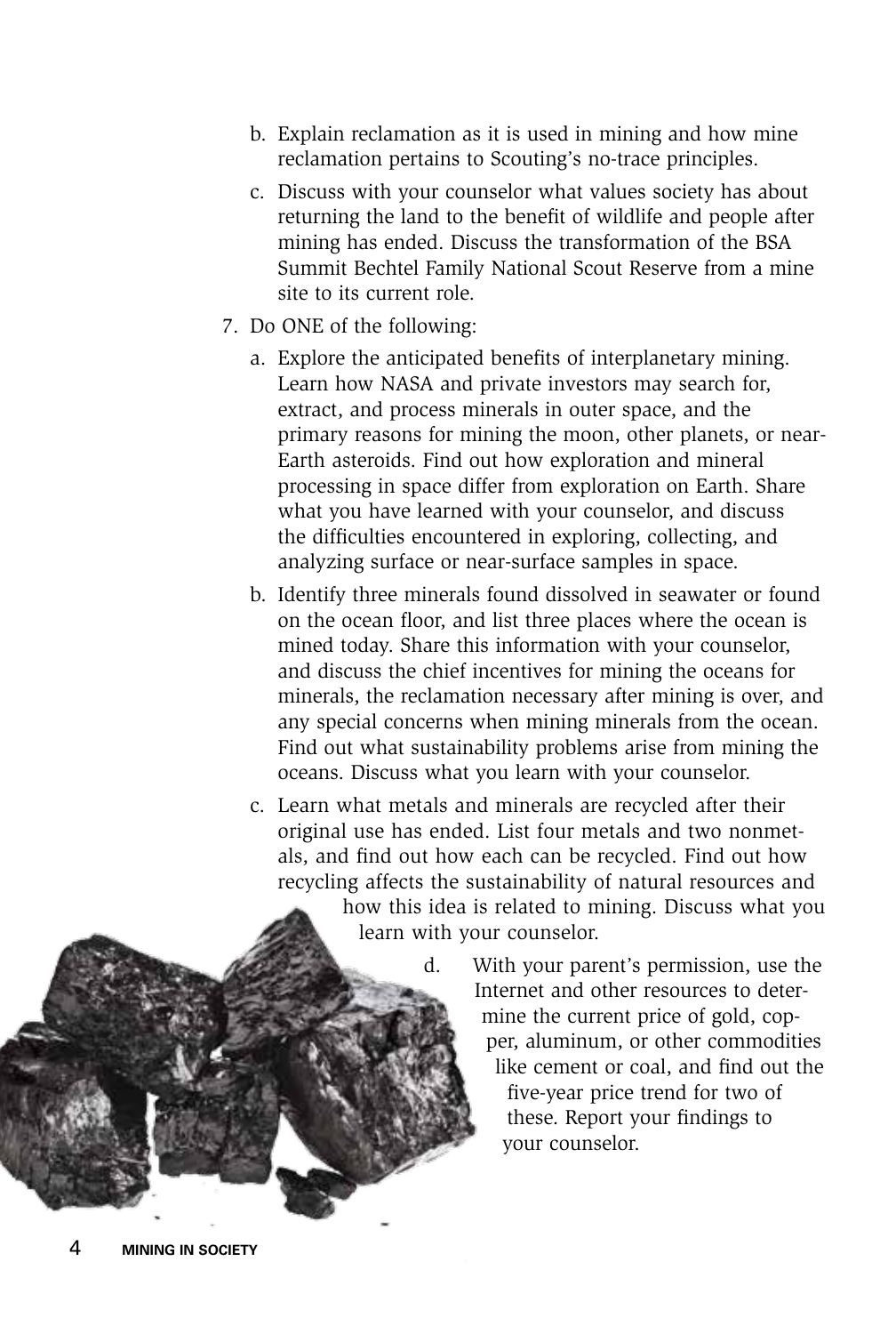- 8. Do ONE of the following:
	- a. With your parent's and counselor's approval, meet with a worker in the mining industry. Discuss the work, equipment, and technology used in this individual's position, and learn about a current project. Ask to see reports, drawings, and/or maps made for the project. Find out about the educational and professional requirements for this individual's position. Ask how the individual's mining career began. Discuss with your counselor what you have learned.
	- b. Find out about three career opportunities in the mining industry. Pick one and find out the education, training, and experience required for this profession. Discuss this with your counselor, and explain why this profession might interest you.
	- c. With your parent's permission and counselor's approval, visit a career academy or community college to learn about educational and training requirements for a position in the mining industry that interests you. Find out why this position is critical to the mining industry, and discuss what you learned with your counselor.